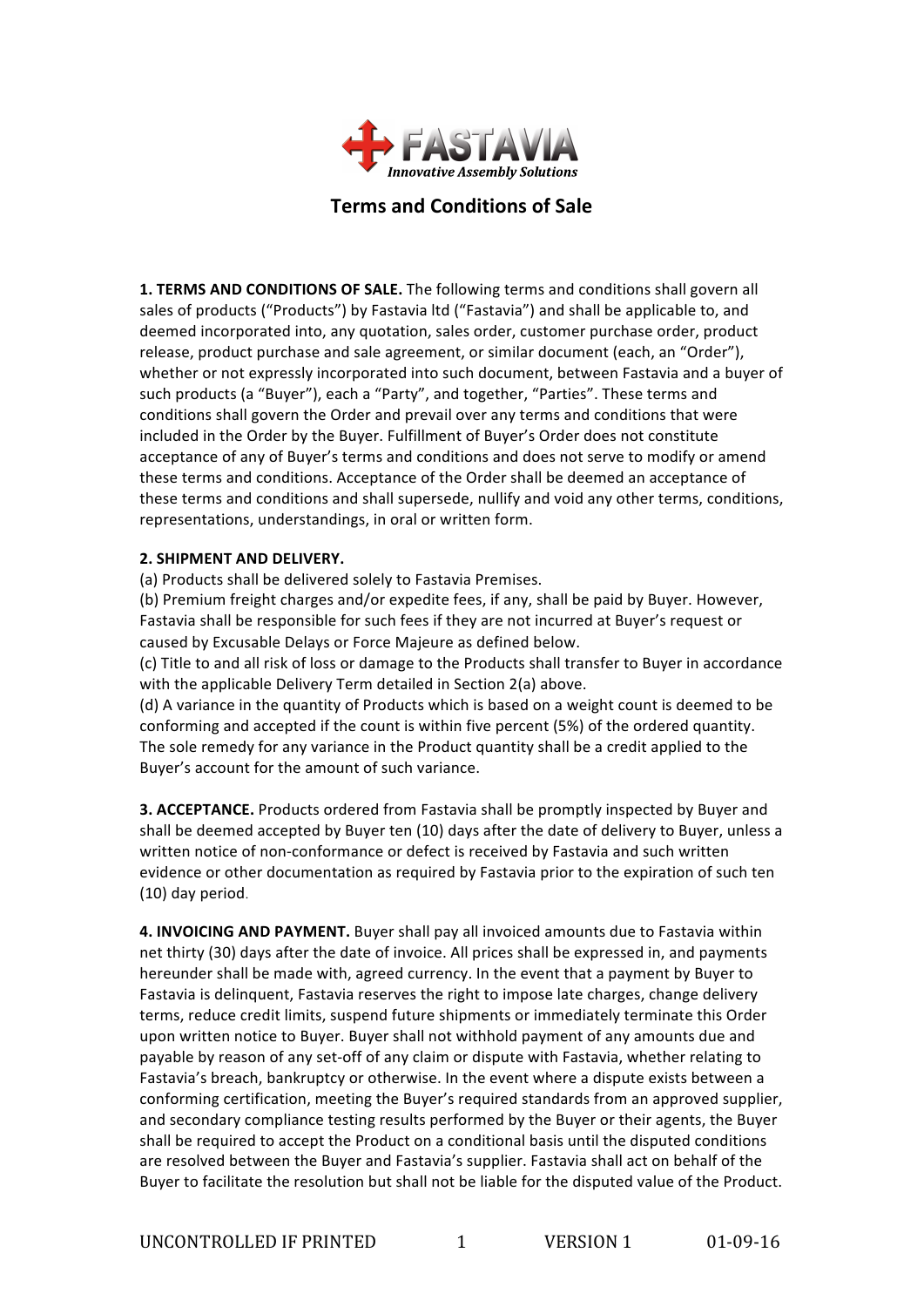The Buyer's obligation to pay Fastavia in full shall not be waived with respect to the disputed value of the Product.

**5. TAXES.** Taxes which are applicable to the sale of Products (sales, use or excise tax, value added tax, duties and similar Product-based charges) imposed by any governmental authority are the responsibility of Buyer. If an exemption is available, Buyer shall provide the required exemption document(s) to Fastavia.

## **6. PRODUCT WARRANTY.**

(a) Fastavia warrants that it is capable of supplying the Products in accordance with the provisions of this Order. Fastavia further warrants, for a period of two (2) years after the date of delivery of Products to Buyer pursuant to Section 2 above (the "Warranty Period"), that such Products conform to drawings and specifications agreed to at the time of the applicable Order and are free from defects in material and workmanship.

(b) Fastavia shall not be responsible for any non- conformance to the foregoing warranty that is caused by: (i) handling, abuse, neglect or use of the Product following delivery pursuant to Section 2(a) above, (ii) any modification, repair or maintenance of the Product not authorized by Fastavia in writing, (iii) improper packaging or installation of the Product by Buyer or its customers; (iv) failure to comply with Fastavia's standard return procedures, (v) normal wear and tear of the Product, or (vi) Excusable Delays or Force Majeure. (c) During the Warranty Period, provided that Buyer complies with Fastavia's standard return procedures, Fastavia shall, at its own cost, repair or replace in its sole discretion, any Product that does not comply with the warranty set forth in this Section 6. If Fastavia determines in its reasonable discretion that the returned Product does not comply with such warranty, Fastavia shall pay the cost of all shipping and insurance of the non-complying Product. All replacement Products shall be warranted for the remainder of the Warranty Period. If Fastavia promptly repairs or replaces a non-complying Product, then Buyer shall have no further claim against Fastavia based on breach of this warranty with respect to that particular non-complying Product.

(d) FOR THE AVOIDANCE OF DOUBT, BUYER'S SOLE AND EXCLUSIVE REMEDY PURSUANT TO THIS SECTION 6 SHALL BE TO EITHER (I) RETURN FOR CREDIT OR REFUND, OR (II) REQUIRE PROMPT CORRECTION OR REPLACEMENT OF ANY NON-COMPLYING PRODUCTS. EXCEPT AS SET FORTH IN THIS SECTION, FASTAVIA MAKES NO OTHER WARRANTIES, WHETHER ORAL, WRITTEN, EXPRESS, IMPLIED, STATUTORY OR OTHERWISE, INCLUDING, BUT NOT LIMITED TO ANY IMPLIED WARRANTIES OF MERCHANTABILITY, FITNESS FOR A PARTICULAR PURPOSE OR NON- INFRINGEMENT. BUYER ACKNOWLEDGES AND AGREES THAT FASTAVIA IS SELLING THE PRODUCTS ON AN AS IS WHERE IS BASIS, WITH NO WARRANTIES WHATSOEVER INCLUDING ANY WARRANTIES SET FORTH IN ANY OTHER DOCUMENT OTHER THAN THE EXPLICIT WARRANTIES SET FORTH IN THIS SECTION 6.

### **7. CANCELLATION, CHANGE OR TERMINATION.**

Any cancellation, change or termination of this Order, in whole or in part, is subject to Fastavia's prior written consent, and may be subject to restocking and/or cancellation charges and/or equitable adjustment.

### **8. EXCUSABLE DELAYS AND FORCE MAJEURE.**

Each Party shall not be liable or responsible to the other Party, and shall not be deemed to have defaulted or breached this Agreement, for any failure or delay in performing any obligations of this Agreement when and to the extent such failure or delay is caused by or results from acts or circumstances beyond the reasonable control of the Party, including without limitation: strikes, boycotts, lockouts, labor disputes, embargoes, acts of God or nature, inability or delay in obtaining labor, products or reasonable substitutes thereof,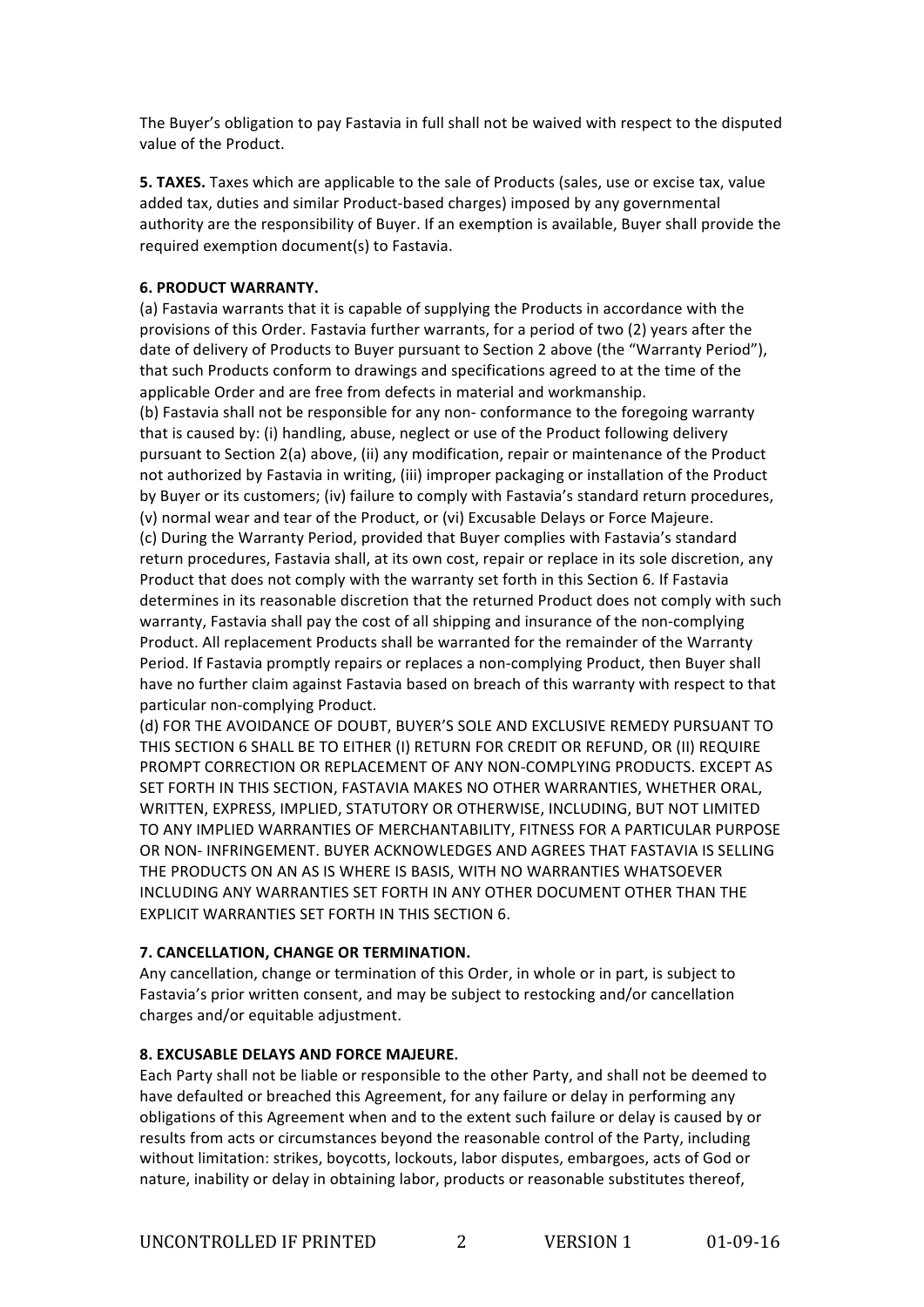governmental restrictions, governmental regulations, governmental controls including inability to obtain an export license, judicial orders, enemy or hostile governmental action, civil commotion, terrorism, telecommunication breakdown or power outage, explosion, fire, flood, earthquake, hurricane, tornado or other casualty (each, an "Excusable Delay or Force Majeure"), then that Party's performance shall be excused. Any delay by a supplier of Fastavia shall not be deemed a delay or failure to perform by Fastavia. Buyer acknowledges that the aerospace hardware industry, and, in particular, manufacturers or certain products critical to Buyer's programs, are subject to significant capacity limitations which are beyond the reasonable control of Fastavia, which may impact the supply of Products. In the event that a Buyer Force Majeure continues for a continuous period in excess of thirty (30) days, Fastavia shall be entitled to give notice in writing to Buyer to terminate this Order.

#### **9. LIMITATION OF LIABILITY; INDEMNIFICATION.**

IN NO EVENT WILL FASTAVIA'S AGGREGATE, CUMULATIVE LIABILITY TO BUYER ARISING OUT OF OR RELATED TO THE ORDER EXCEED THE AGGREGATE PURCHASE PRICE OF PRODUCTS PURCHASED PURSUANT TO THE ORDER. FASTAVIA SHALL NOT BE LIABLE FOR ANY INDIRECT, SPECIAL, INCIDENTAL, MULTIPLE, PUNITIVE, CONSEQUENTIAL DAMAGES, LOST PROFITS, LOSS OF REVENUES, USE, POWER OR BUSINESS GOODWILL, INCREASED EXPENSES OR BUSINESS INTERRUPTION ARISING OUT OF OR RELATED TO THE ORDER, EVEN IF THE POSSIBILITY OF SUCH DAMAGES HAS BEEN DISCLOSED IN ADVANCE BY BUYER OR COULD HAVE BEEN REASONABLY FORESEEN, AND NOTWITHSTANDING THE FAILURE OF THE ESSENTIAL PURPOSE OF ANY LIMITED REMEDY. THE FOREGOING LIMITATION APPLIES REGARDLESSS OF WHETHER LIABILITY ARISES FROM BREACH OF CONTRACT, BREACH OF WARRANTY, NEGLIGENCE, STRICT LIABILITY, OR ANY OTHER FORM OF ACTION, INCLUDING AS A RESULT OF THE TERMINATION OF THE ORDER. As may be limited by certain provisions of this Order, Buyer hereby indemnifies and agrees to defend and hold harmless Fastavia and its affiliates, and its and their respective officers, directors, employees, customers and agents from and against any and all losses, damages, deficiencies, awards, assessments, judgments, fines, penalties, costs, injuries, settlements, liabilities and expenses arising out of this Order which result from Buyer's gross negligence or willful misconduct. Each Party shall carry commercial liability, property and worker's compensation insurance, and maintain such insurance in force to cover potential liabilities in types and limits as would be commercially reasonable in similar circumstances.

**10. PATENT INFRIGEMENT.** Upon written request of Buyer, Fastavia shall assign and transfer its Product patent indemnification rights flowed down from its supplier and/or manufacturer. Fastavia does not and will not indemnify Buyer against third party claims that Product infringes any patent, trademark, trade secret, or copyright. THE REMEDIES OF BUYER PROVIDED IN THIS SECTION 10 ARE THE EXCLUSIVE REMEDIES AND IN LIEU OF, AND BUYER HEREBY WAIVES, ALL OTHER WARRANTIES (EXPRESS OR IMPLIED), INDEMNITIES, OBLIGATIONS AND LIABILITIES OF FASTAVIA, AND RIGHTS AND REMEDIES OF BUYER AGAINST FASTAVIA RELATING TO ANY INFRINGEMENT.

**11. ASSIGNMENT.** Buyer shall not assign or transfer the Order or any of its rights or delegate any of its obligations under the Order, whether by contract, operation of law, or otherwise, without the express prior written consent of Fastavia. Any purported assignment, delegation, or transfer in violation of this Section 11 will be null and void. No assignment or delegation relieves Buyer of any of its obligations under this Agreement. Subject to the foregoing, the Order in its entirety will bind each Party and its permitted successors and assigns.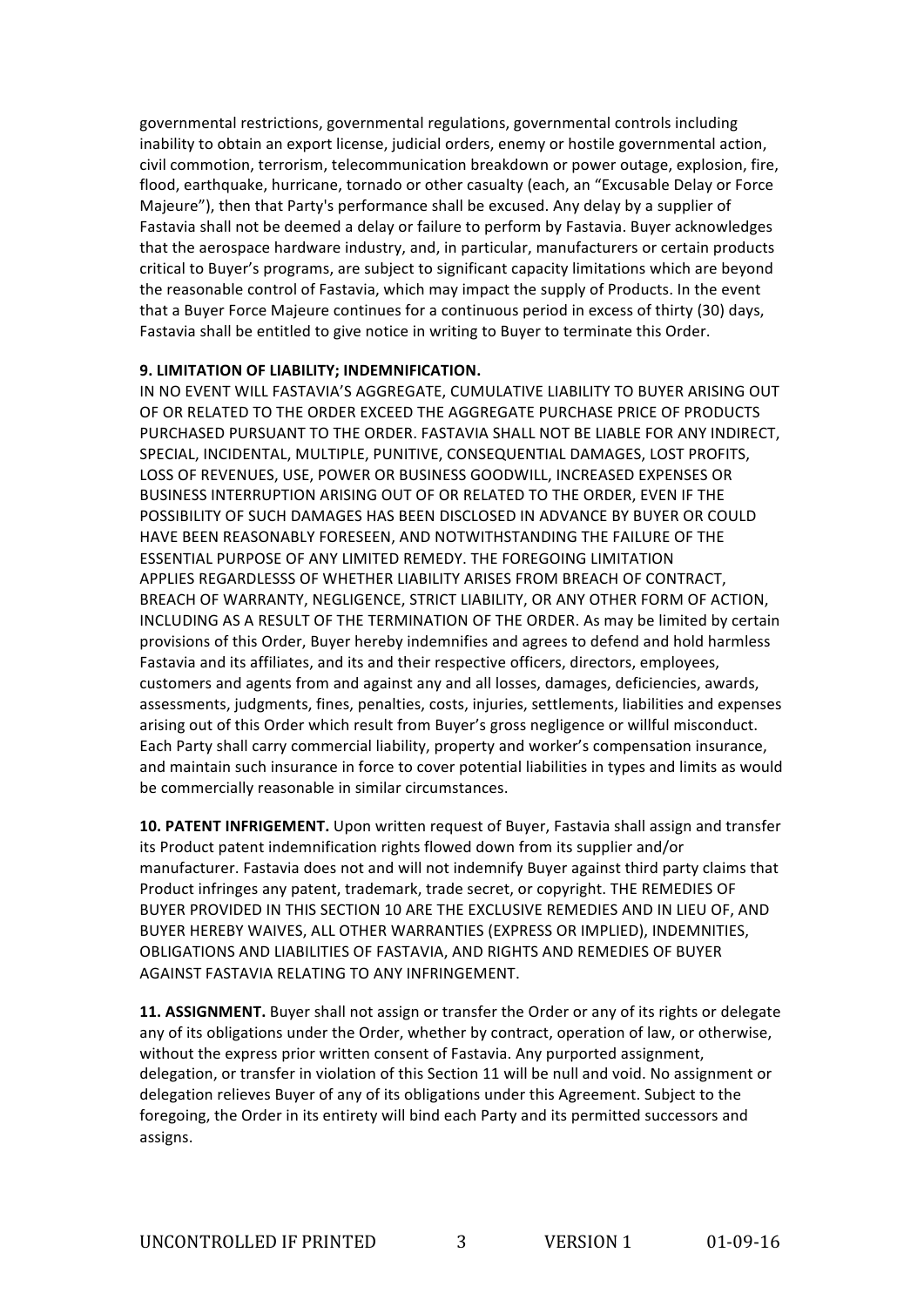**12. DISPUTE RESOLUTION.** The Parties shall attempt to resolve any dispute arising out of or relating to this Order promptly and in good faith. A Party shall provide written notice of the dispute to the other Party. Any dispute shall be referred to ascending levels of higher management. If the dispute is not resolved by the Parties within thirty (30) days from the date of the written notice, either Party may commence litigation in accordance with the relevant provisions set out in this Order. In no event shall Buyer commence any litigation arising out of or related to the Order more than one (1) year after the cause of action has accrued. 

**13. APPLICABLE LAW; JURISDICTION.** The Order, and all disputes arising hereunder or related hereto, shall be governed by and construed in all respects by the laws of the State of California, without giving effect to any conflict of law principles that would require the application of the laws of a different jurisdiction. Each party hereby consents to exclusive jurisdiction in the state and federal courts in Los Angeles County, California in any suit, action or proceeding. The United Nations Convention on Contracts for the International Sale of Goods does not apply to the Order.

**14. JURY TRIAL**. EACH PARTY HEREBY IRREVOCABLY WAIVES TRIAL BY JURY IN ANY SUIT, ACTION OR PROCEEDING WITH RESPECT TO, OR DIRECTLY OR INDIRECTLY ARISING OUT OF, UNDER OR IN CONNECTION WITH THE ORDER OR THE TRANSACTIONS CONTEMPLATED THEREIN OR RELATED THERETO (WHETHER FOUNDED IN CONTRACT, TORT OR ANY OTHER THEORY). EACH PARTY (I) CERTIFIES THAT NO OTHER PARTY OR ANY OTHER PERSON HAS REPRESENTED, EXPRESSLY OR OTHERWISE, THAT SUCH OTHER PARTY OR PERSON WOULD NOT, IN THE EVENT OF LITIGATION, SEEK TO ENFORCE THE FOREGOING WAIVER AND (II) ACKNOWLEDGES THAT IT AND THE OTHER PARTY HERETO HAVE BEEN INDUCED TO ENTER INTO THE ORDER BY THE MUTUAL WAIVERS AND CERTIFICATIONS IN THIS PARAGRAPH.

**15. ENTIRE AGREEMENT.** Except as otherwise expressly agreed in a written and executed agreement, the Order constitutes the entire agreement between Buyer and Fastavia with respect to the subject matter hereof, and supersedes all prior or contemporaneous representations, understandings, agreements, or communications between Buyer and Fastavia, whether written or oral, relating to the subject matter hereof. The terms of this Order shall prevail over any of Buyer's general terms and conditions of purchase, whether included in Buyer's Purchase Order or not, or other similar document or agreement that is inconsistent with or otherwise conflict with the terms of the Order, shall be without legal effect and are hereby expressly rejected. No amendment or modification of the Order shall be binding upon Fastavia unless set forth in a written instrument signed by Fastavia's duly authorized representative.

**16. CUMULATIVE REMEDIES**. The rights and remedies afforded to Fastavia pursuant to any provision of the Order are in addition to any other rights or remedies afforded by any other provision of the Order, by law, or otherwise.

**17. CONFIDENTIALITY.** All information disclosed by a Party to the other Party that is labeled as "confidential" or "proprietary" or, in the case of any oral or visual disclosures, confirmed as "confidential" or "proprietary" in writing within one month after the disclosure ("Confidential Information"), shall be maintained in confidence by the receiving Party using the same care and diligence that the receiving Party uses to protect its own Confidential Information, but in no case less than reasonable care. The receiving Party shall not disclose such information to any third person (other than any directors, officers, owners, shareholders, employees, agents, consultants, advisors, partners, affiliates or other representatives with a need to know such information in connection with the Order;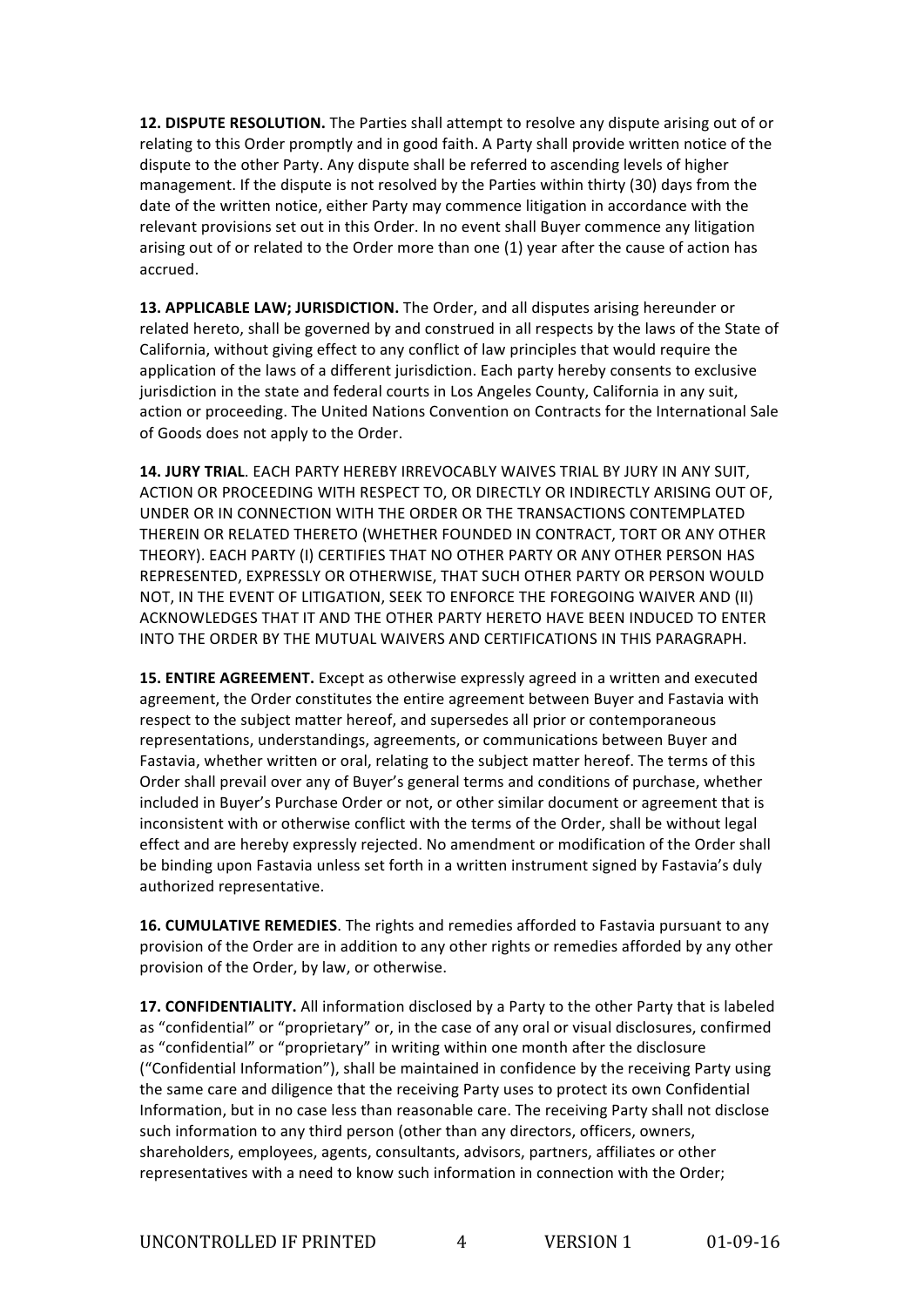provided that the receiving Party shall ensure that any such person is made aware of the provisions of this Section 15 and complies with the provisions hereof or otherwise agrees to confidentiality undertakings at least as burdensome as the provisions hereof) without the disclosing Party's prior written consent, and shall not use such information for any purpose other than the performance of its obligations or enforcing its rights under the Order. The receiving Party shall promptly return or destroy any such information upon disclosing Party's request. The obligations contained in this Section 15 do not apply with respect to information (a) that is either in the public domain at the time of disclosure or becomes part of the public domain after disclosure other than through a breach of this Section 15; (b) that is lawfully obtained from a third party who did not supply such information in breach of any duty of confidentiality owed to the disclosing Party; (c) which is developed independently by the receiving Party without reference to any information covered by this Section 15, as supported by the receiving Party's written documentation; or (d) which is required to be disclosed by law or at the direction of any court or governmental authority. In the event that a receiving Party is required by law or the direction of any court or governmental authority to disclose any such information of the other Party, if permitted by applicable law, such Party shall promptly notify the other Party and use reasonable efforts to assist the other Party (at the other Party's expense) in preserving the confidentiality of such information consistent with applicable law.

#### **18. GENERAL.**

(a) Any notice or communication permitted or required hereunder will be in writing. If any provision of the Order (including these Terms and Conditions) is held to be invalid or unenforceable for any reason by a court of competent jurisdiction, the remaining provisions will continue in full force without being impaired or invalidated in any way.

(b) A Party's failure to insist upon strict performance of any provision of the Order, or to exercise any right provided for herein, shall not be deemed to be a waiver for the future of such provision or right, and no waiver of any provision or right shall affect a Party's right to enforce any other provision or right herein.

(c) When used in the Order, the term "including" means "including without limitation," unless expressly stated to the contrary. The language used in the document is deemed to be the language chosen by the Parties to express their mutual intent and no rule of strict construction shall be applied against a Party.

(d) In the event of a conflict between these Terms and Conditions and any other document, the order of precedence shall be as follows: (a) these Terms and Conditions, (b) any written purchase and sale agreement between the Parties, (c) drawings and specifications, and (d) other mutually agreed to reference documents.

**19. COMPLIANCE WITH LAW.** Each Party shall comply with all applicable international, supranational (including European Union), national, Federal, state, and local laws, statutes, rules, regulations, and ordinances. Buyer shall comply with the following regulatory requirements: 

The Parties understand that any commodities, technical data, and software (if any) (collectively, "Items") and services delivered or provided by Supplier to Buyer under this Order may be subject to the provisions of (a) the Export Administration Act of 1979 (50 U.S.C. §§ 2401- 2420) and the Export Administration Regulations (15 C.F.R. Parts 730-774) promulgated thereunder; (b) the Arms Export Control Act of 1976 (22 U.S.C. §§ 2751-2779) and the International Traffic in Arms Regulation (22 C.F.R. Parts 120-130) promulgated thereunder, (c) EU Council Regulation (EC) 428/2009 (as amended), (d) the UK Export Control Act 2002 the UK Export Control Order 2008 and any other orders issued pursuant to the Export Control Act 2002 and (e) other international, supranational (including European Union), or national laws and